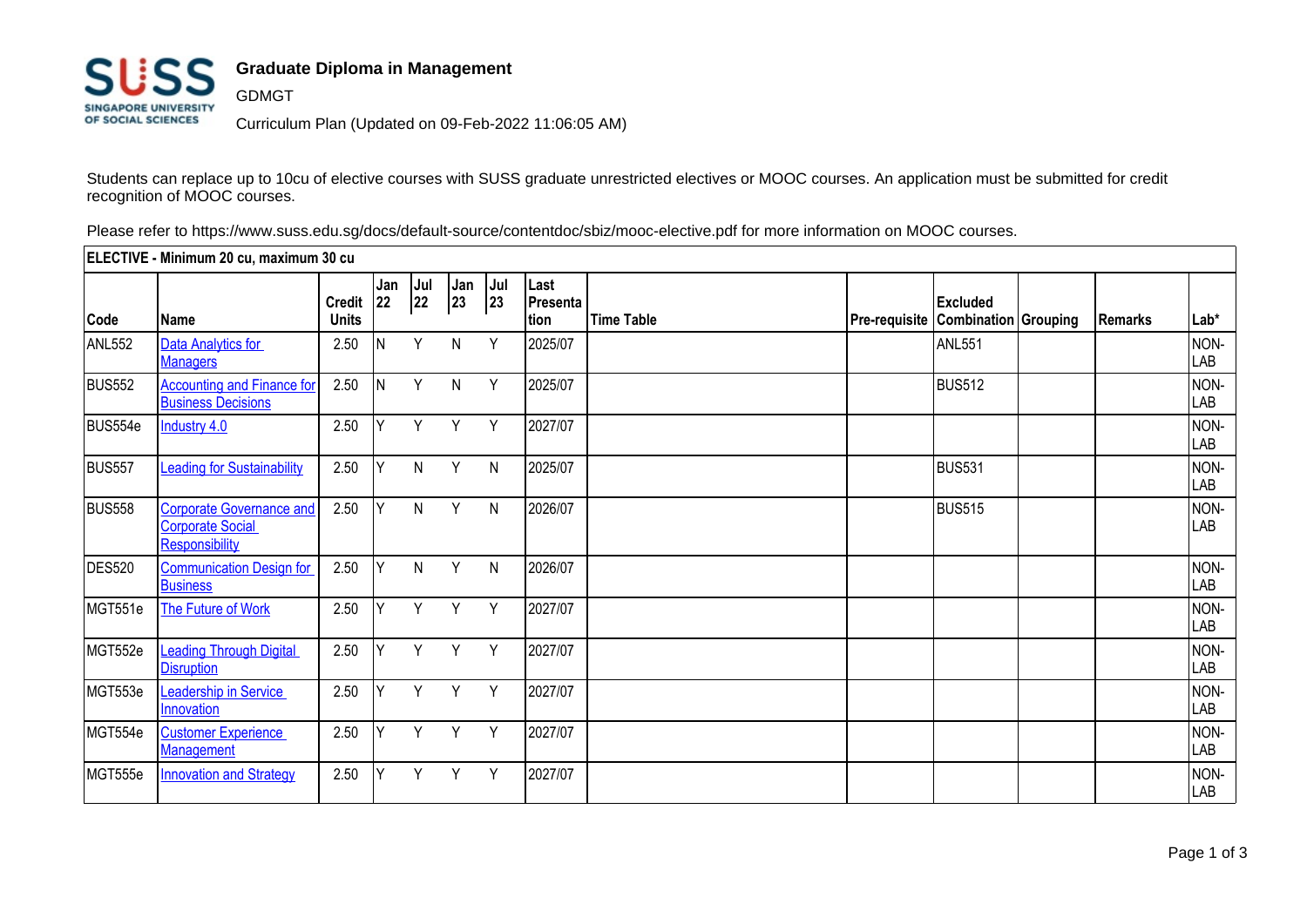|                                                        |                                                                     | <b>Credit</b>             | Jan<br> 22 | Jul<br>22 | Jan<br>$ 23\rangle$ | Jul<br>23 | Last<br>Presenta                 |                   |                                    | <b>Excluded</b> |  |                                                              |                    |
|--------------------------------------------------------|---------------------------------------------------------------------|---------------------------|------------|-----------|---------------------|-----------|----------------------------------|-------------------|------------------------------------|-----------------|--|--------------------------------------------------------------|--------------------|
| Code                                                   | <b>Name</b>                                                         | <b>Units</b>              |            |           |                     |           | tion                             | <b>Time Table</b> | Pre-requisite Combination Grouping |                 |  | Remarks                                                      | Lab*               |
| MGT556e                                                | Human-Computer<br>Interaction for<br>Organisations                  | 2.50                      | IN.        | Y         | $\mathsf{N}$        | Y         | 2027/07                          |                   |                                    |                 |  |                                                              | NON-<br><b>LAB</b> |
| MGT557e                                                | Leading the Company of<br>the Future                                | 2.50                      | Y          | Y         | Y                   | Y         | 2027/07                          |                   |                                    |                 |  |                                                              | NON-<br>LAB        |
| MGT558F                                                | <b>Fostering Happiness at</b><br><b>Work</b>                        | 2.50                      | N          | Y         | $\mathsf{N}$        | Y         | 2026/07                          |                   |                                    | <b>MGT558O</b>  |  | MGT558F will<br>be presented in LAB<br>face-to-face<br>mode. | NON-               |
| MGT558Oe                                               | <b>Fostering Happiness at</b><br><b>Work</b>                        | 2.50                      | IN.        | N         | Y                   | N         | 2027/07                          |                   |                                    | MGT558F         |  | MGT558O will<br>be presented in LAB<br>online mode.          | NON-               |
| MGT559F                                                | Leading in a Circular<br>Economy                                    | 2.50                      | Y          | N         | Y                   | N         | 2026/07                          |                   |                                    | <b>MGT559O</b>  |  | MGT559F will<br>be presented in LAB<br>face-to-face<br>mode. | NON-               |
| MGT559Oe                                               | Leading in a Circular<br>Economy                                    | 2.50                      | IN.        | Y         | $\mathsf{N}$        | Y         | 2027/07                          |                   |                                    | MGT559F         |  | MGT5590 will<br>be presented in LAB<br>online mode.          | NON-               |
| MGT561                                                 | <b>Impactful Leadership</b>                                         | 2.50                      | IN.        | Y         | $\mathsf{N}$        | Y         | 2027/07                          |                   |                                    |                 |  |                                                              | NON-<br>LAB        |
| <b>MGT562</b>                                          | <b>Ecosystem Design</b>                                             | 2.50                      | IN.        | N         | Y                   | N         | 2027/07                          |                   |                                    |                 |  |                                                              | NON-<br>LAB        |
| MGT563                                                 | Social Entrepreneurship<br>and Corporate Venture<br><b>Building</b> | 2.50                      | IN.        | Y         | $\mathsf{N}$        | Y         | 2027/07                          |                   |                                    |                 |  |                                                              | NON-<br>LAB        |
| <b>GRADUATE UNRESTRICTED ELECTIVES - Maximum 10 cu</b> |                                                                     |                           |            |           |                     |           |                                  |                   |                                    |                 |  |                                                              |                    |
| Code                                                   | <b>Name</b>                                                         | Credit 22<br><b>Units</b> | Jan        | Jul<br>22 | Jan<br>23           | Jul<br>23 | Last<br>Presenta<br><b>Ition</b> | <b>Time Table</b> | Pre-requisite Combination Grouping | <b>Excluded</b> |  | Remarks                                                      | Lab*               |
| <b>UNE500</b>                                          | <b>Graduate Unrestricted</b><br><b>Electives</b>                    | 10                        | ٧          | Y         | Y                   | Y         | 2024/07                          |                   |                                    |                 |  |                                                              | NON-<br><b>LAB</b> |

\* Students will be required to attend classes on day of presentation as well as on weekends or all classes may be on weekends.